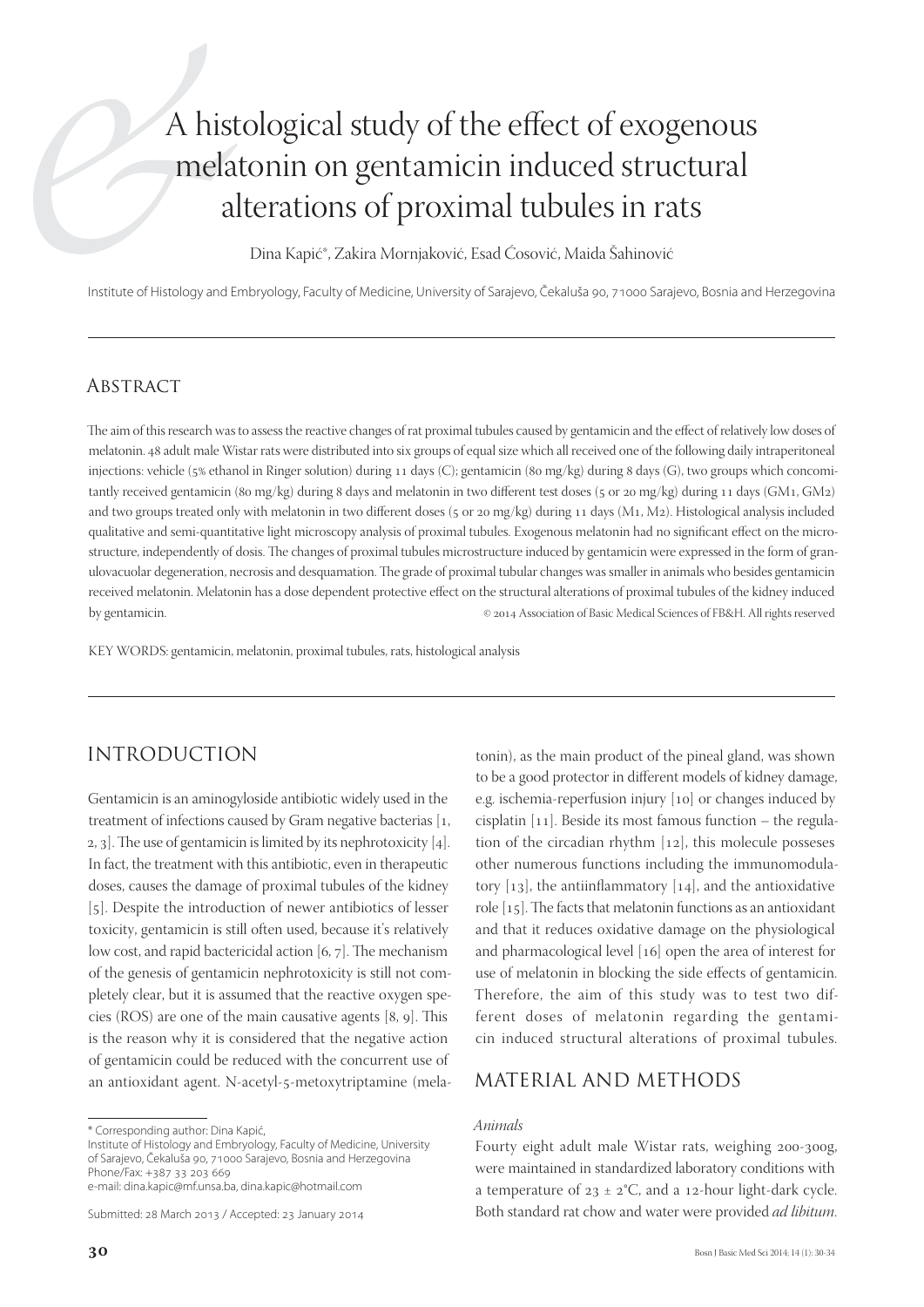#### *Procedures*

The rats were randomly assigned into six groups of equal size which all received one of the following daily intraperitoneal injections: group 1 (Control), the animals received vehicle ( $5\%$  ethanol in Ringer solution) during  $11$  days, group  $2(G)$  rats that received gentamicin (80 mg/kg) during 8 days, group  $3$  (GM<sub>1</sub>) rats which received gentamicin (80 mg/kg) during 8 days and melatonin ( $\frac{1}{5}$  mg/kg) 3 days before and 8 days concomitantly with gentamicin, group  $4$  (GM2) rats which received gentamicin (80 mg/kg) during 8 days and melatonin (20 mg/kg)  $_3$  days before and 8 days concomitantly with gentamicin, group  $5$  (M<sub>1</sub>) rats that received melatonin  $(s \text{ mg/kg})$  during 11 days and group 6  $(M_2)$  rats that received melatonin (20 mg/kg) during 11 days. The animals were sacrificed under ether anesthesia 24 hours after the last injection. Left kidneys were removed, fixed in 10% buffered formalin and then prepared for the qualitative and semiquantitative histological analysis using hematoxylin-eosin (H&E) and periodic acid - Schiff (PAS) staining. The study was carried out at the Institute of Histology and Embryology of the Faculty of Medicine of the University of Sarajevo, with the approval of the Local Ethics Committee. The histological analysis included qualitative and semiquantitative analysis of the proximal tubules of the kidney at the level of light microscopy. The semiquantitative analysis of the kidney sections was performed using the technique of Houghton et al.  $[17]$ . The changes seen were graded as follows:  $o = normal$ ;  $1 = \text{areas of focal granulovacuolar epithelial}$ cell degeneration and granular debris in tubular lumens with or without evidence of tubular epithelial cell desquamation in small foci  $\left($  <  $1\%$  of total tubule population involved by des $quamation$ );  $2 =$  tubular epithelial necrosis and desquamation easily seen but involving less than half of cortical tubules; 3 = more than half of proximal tubules showing desquamation and necrosis but uninvolved tubules easily found;  $4 =$ complete or almost complete proximal tubular necrosis.

#### *Statistical analysis*

The chi-square test of independence was used to examine the dependence of the applied dose of melatonin on the grade of damage of proximal tubules. Probability values  $(p)$  less than 0.05 were considered to be statistically significant.

## RESULTS

#### *Control group*

The qualitative histological analysis revealed regular renal parenchymal structure. The proximal tubules appeared intact, having uniform tubular epithelial cells with a preserved brush border, the cytoplasm

having homogenous tinctorial properties, and the nuclei having regular size, position and chromasia (Figure  $1A$  and  $1B$ ).

#### *G group*

There were visible wide fields of heavy and extensive necrosis with numerous completely destroyed proximal tubules leaving only a bare basement membrane in the kidney cortex. Numerous proximal nephrocytes showed changed tinctorial properties – some cells showed enhanced acidophily while others were of pale appearance. The brush border was damaged on several places, and completely missing on others. In numerous nephrocytes it was possible to observe vacuolisation and/or the accumulation of PAS positive material in the form of differently sized and shaped granules, from barely visible round-oval granules to large, irregular aglomerations, which exceeded the size of the nucleus. It was also revealed that the nuclei were of different size, position and chromasia, and that several cells had lost their nuclei. One part of the tubules showed dilatation; in some tubules was evident the obliteration of the lumina by the presence of a necrotic cellular mass (Figure  $1C$  and  $1D$ ).

#### GM<sub>1</sub> group

In the cortical parenchyma, we could observe relatively narrow areas of necrotically changed proximal tubules in comparison to areas of preserved structure. Histological changes of proximal tubular epithelial cells were more severe in the cortical then in the juxtamedullar tubules. The proximal nephrocytes showed signs of granulovacuolar degeneration and necrosis. The cytoplasm of the nephrocytes, showing necrosis, had changed tinctorial properties and the nuclei were pyknotic, and some nuclei showed signs of kariorexis. Necrotic cellular debris was observed in the lumina of some tubules. In a few nephrocytes it was possible to notice the presence of PAS positive granules of different size and shape, and it was possible to observe the vacuolisation of the cytoplasm. The brush border of some cells was completely missing and in some cells its structure was only partially damaged. We could also notice a few cells with mitotic figures. A mildly expressed oedema and an inflammatory infiltrate composed predominantly of lymphocytes were visible in the interstitium (Figure 1E and 1F).

#### GM<sub>2</sub> group

The architecture of the cortical parenchyma was mainly relatively preserved, and the fields with granulovacuolar degeneration, necrosis and/or desquamation were clearly spatially demarcated and extremely narrow. The proximal tubules were lined by simple columnar epithelium composed of acidophilic cells with no discrete cell margins between them. Their round uniform nuclei were positioned in the basal portion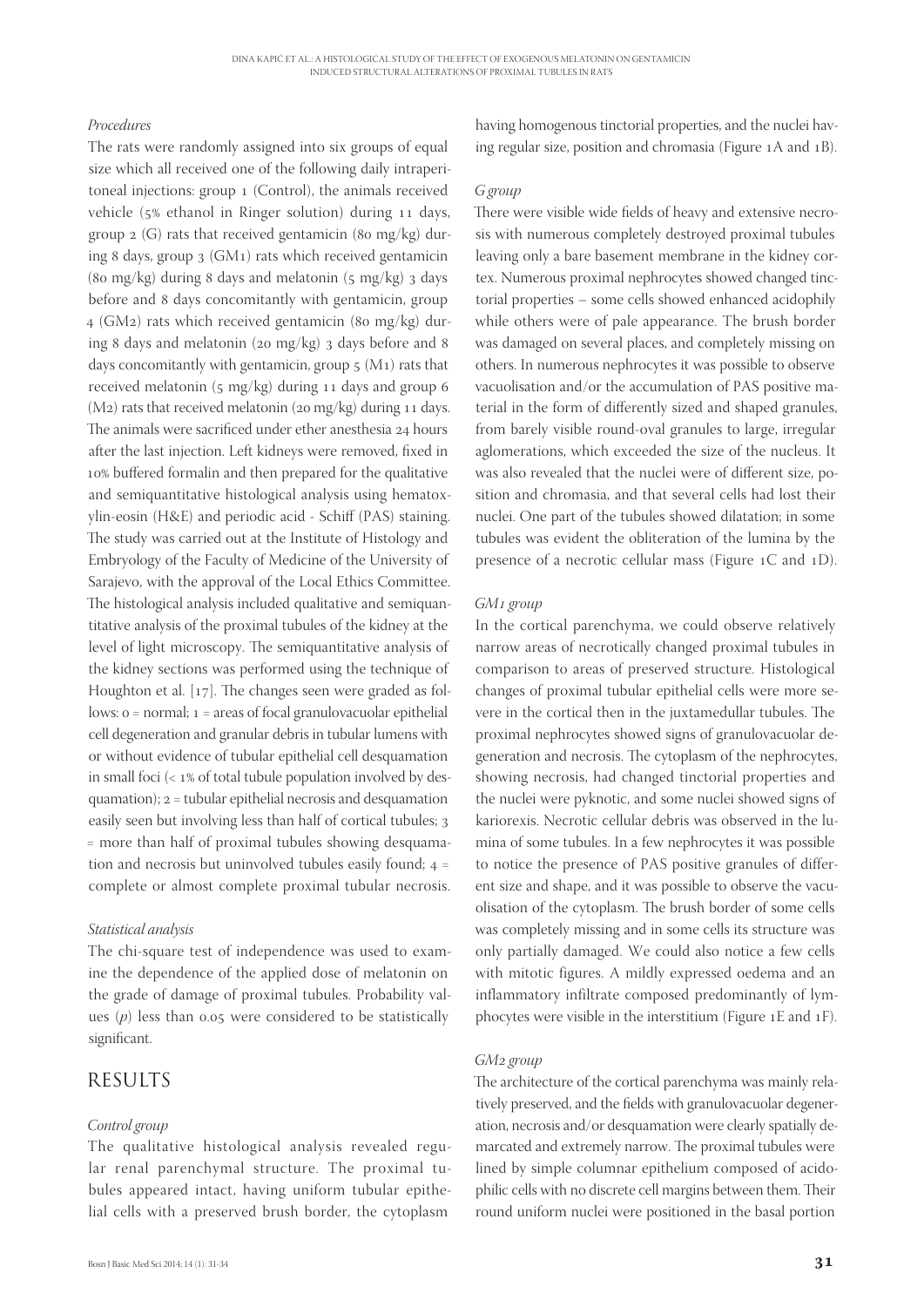

FIGURE 1. Histological findings in kidneys of different groups. A control group (PAS, x100), B control group (PAS, x400), C gentamicin group (H&E, x100), D gentamicin group (PAS, x400), E gentamicin + melatonin (5 mg/kg) group (PAS, x100), F gentamicin + melatonin (5 mg/kg) group (PAS, x400), G gentamicin + melatonin (20 mg/kg) group (PAS, x100), H gentamicin + melatonin (20 mg/kg) group (PAS, x400), I melatonin (20 mg/kg) group (PAS x100).

of the cells. A well preserved brush border was visible on the apical pole. The basement membrane was continuous, had a regular structure and uniform thickness. Some nephrocytes were showing signs of granulovacuolar degeneration and necrosis with typical changes of the cytoplasm and nucleus. The cortical interstitial connective tissue had mainly a regular cellularity and only somewhere it was possible to find a sparse mononuclear inflammatory infiltrate (Figure  $1G$  and  $1H$ ).

#### *M<sub>1</sub>* and *M<sub>2</sub>* group

Histological analysis of the cortex of the kidney in this two groups showed a regular architecture of the parechyma. The acidophilic cells of the proximal tubules were having a uniform appearance, and their round nuclei were having tipical basal position, tinctorial properties and size. The in-

tersitium had a preserved histological structure (Figure I). The result of the chi squared test of independence showed that the grade of proximal tubular damage (Table ) induced by gentamicin was dependent on the applied dose of melatonin  $(\chi^2 = 20.12; p<0.0005)$ .

**TABLE 1.** Histological degree of renal damage obtained by semiquantitative analysis

| <b>GROUP</b>    | grade 0                  | grade I                  | grade II  | grade III             | grade IV |
|-----------------|--------------------------|--------------------------|-----------|-----------------------|----------|
| Control         | 8 (100%)                 | ٠                        |           |                       |          |
| G               | ۰                        |                          |           | $1(12,5\%)$ 7 (87,5%) | ۰        |
| GM1             | ٠                        |                          | 6(75%)    | 2(25%)                |          |
| GM <sub>2</sub> | $\overline{\phantom{m}}$ | 4(50%)                   | $4(50\%)$ |                       |          |
| M1              | 8 (100%)                 |                          |           |                       |          |
| M <sub>2</sub>  | 8 (100%)                 | $\overline{\phantom{a}}$ | ٠         |                       |          |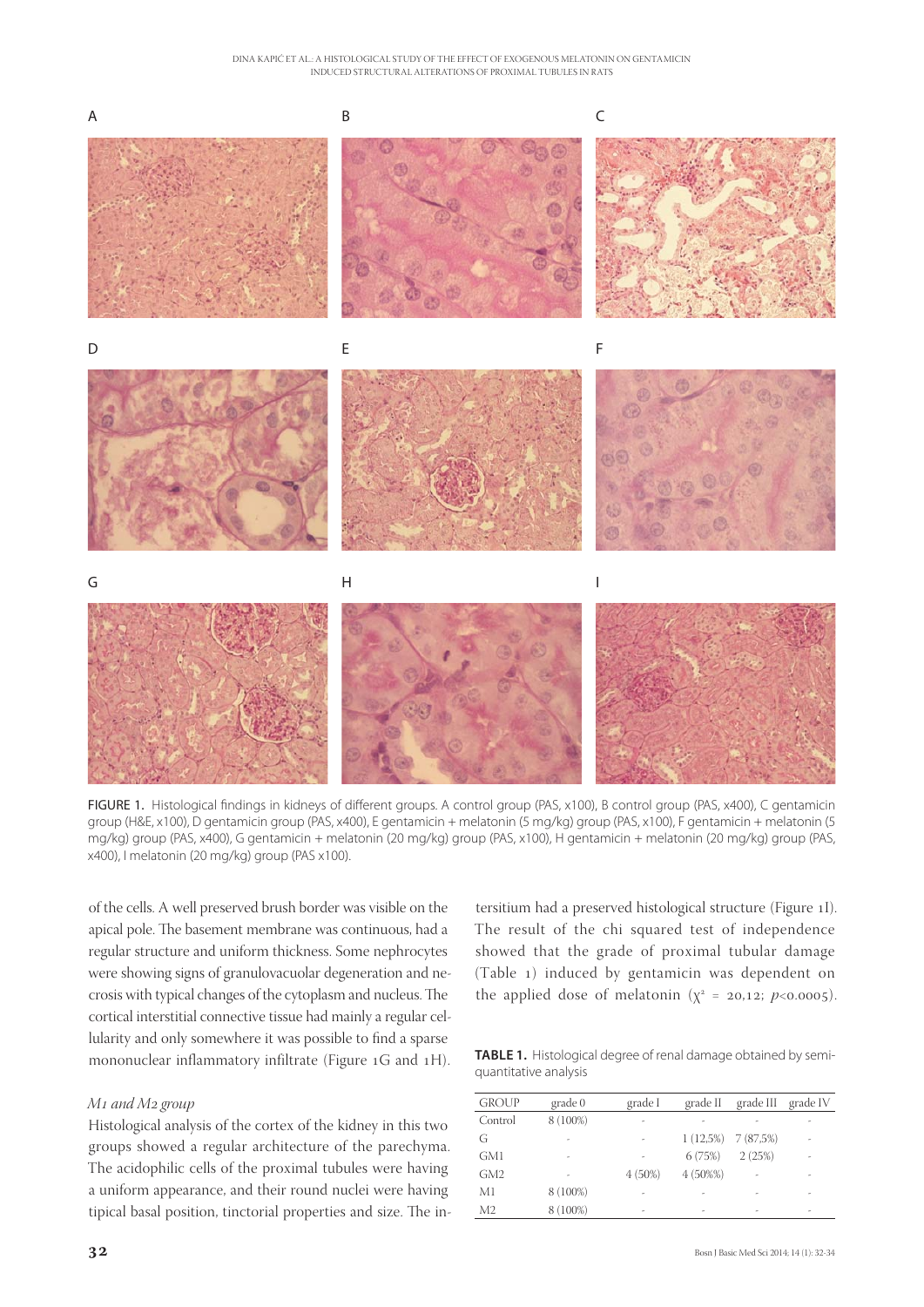# DISCUSSION

The use of gentamicin is still very frequent in clinical practice despite its nephrotoxicity in  $10-20\%$  of therapeutic courses [7, 18]. Gentamicin induced nephrotoxicity is used in numerous studies as the model for the research of aminoglycoside toxicity. Taking into account that the ROS are regarded as one of the main causative factors of nephrotoxicity of gentamicin  $[8, 1]$ 19], research has been done lately in order to develop therapies to reduce oxidative damage. In our research, the treatment with gentamicin at the dose of 80 mg/kg resulted with significant lesions of the epithelium of the proximal tubules which were changed in form of necrosis and granulovacuolar degeneration whereat grade  $_3$  was recorded in 87.5% of animals. The interstitium was reactively changed - oedematous and infiltrated with mononuclear cells. The kidneys from the group of rats which were treated concomitantly with gentamicin and melatonin at the dose of 5 mg/kg showed clearly that melatonin had a protective effect on the gentamicin induced structural changes. Namely, the areas of the kidney cortex enclosing tubular necrosis and degeneration were narrower; the changes of the tubules were of lesser extent, while the interstitial mononuclear infiltrate and oedema were less prominent. Grade  $2$  of changes was observed in  $75\%$  of animals, and grade 3 only in 25%. Histological analysis of kidneys of the rats which were beside gentamicin treated with melatonin at the dose of 20 mg/kg showed that the changes in this group were the mildest. The protective effect of melatonin was even more pronounced comparing to the previous group, grade 2 of changes was recorded in one half of the animals and grade 1 in the other half. The kidneys of the rats treated with melatonin at either a dose of  $5 \text{ mg/kg}$  or  $20 \text{ mg/kg}$  did not differ histologically significantly and all the kidney sections were graded with o. We noticed a difference in the score obtained by the semiquantitative analysis between the group of rats treated only with gentamicin and the control group, as well as between the group treated with gentamicin and the groups treated concomitantly with gentamicin and melatonin, while the degree of melatonin protection was dose dependent and highly significant  $(p<0.0005)$ . The study of Sener and al. [20], that pursued the protective action of melatonin on morpho-functional changes of the kidney caused by the administration of gentamicin, showed that the rats treated only with gentamicin had elevated values of urea and creatinine, which was followed by morphological changes in the sense of severe degeneration of proximal tubular epithelial cells and their microvilli. The pretreatment with melatonin reduced the development of the mentioned changes, which is in accordance to our results. Shifow and al.  $[21]$  were examining the effect of melatonin on the development of biochemical and histological changes caused by gentamicin. The

values of urea and creatinin were increased in comparison to the control group, and the histological analysis showed loss of tubular epithelial cells with an intense granular degeneration, with the changes comprising more then 50% of the renal cortex that is the total tubular necrosis was observed (grade ). The animals treated with melatonin had both lower serum values of urea and creatinine and a lower grade of structural changes. The research conducted by Özbek and al.  $[22]$ showed that melatonin attenuates the genatmicin induced morpho-functional changes. While the rats treated with gentamicin were graded between  $2$  and  $4$ ,  $75%$  of the rats treated with genatmicin and melatonin had the grade of changes o. The serum levels of  $γ$ -glutaminil transferase and the level of proteins in the urine were increased, while the values of superoxide dismutase, glutathion peroxidase and catalase in tissues were decreased in the gruop treated with gentamicin. In the group treated with gentamicin and melatonin a protective effect was observed regarding all these parameters. Also the results of Lee and al.  $[23]$  are in agreement with our results and show that melatonin has a renoprotective effect on the oxidative damage induced by gentamicin. Lately, research has been done in order to examine the protective effect of melatonin on gentamicin induced structural alterations, and thereby heterogenous doses were used. Nevertheless, none of these studies had as its main interest several doses of melatonin with the aim of comparing the effects and locating the optimal protective dose, what we have tried to accomplish.

# CONCLUSION

Our results show that the gentamicin induced structural alterations of the proximal tubules can be abated with pre-treatment and the concomitant application of melatonin, and that the level of protection is dose-dependent.

# DECLARATION OF INTEREST

The authors state that there is no conflict of interest.

# REFERENCES

- [] Ali BH, Al Za'abi M, Blunden G, Nemmar A. Experimental gentamicin nephrotoxicity and agents that modify it: a mini-review of recent research. Basic Clin Pharmacol Toxicol 2011;  $109(4):225-232$ .
- [2] Kahlmeter G, Dahlager JI. Aminoglycoside toxicity a review of clinical studies published between 1975 and 1982. J Antimicrob Chemother. 1984;13 Suppl A:9-22.
- [3] Mingeot-Leclercq MP, Tulkens PM. Aminoglycosides: nephrotoxicity. Antimicrob Agents Chemother. 1999;43(5):1003-1012.
- [4] Lopez-Novoa JM, Quiros Y, Vicente L, Morales AI, Lopez-Hernandez FJ. New insights into the mechanism of aminoglycoside nephrotoxicity: an integrative point of view. Kidney Int 2011;  $79(1):33-45$ .
- [5] Martínez-Salgado C, Eleno N, Tavares P, Rodríguez-Barbero A, García-Criado J, Bolaños JP, et al. Involvement of reactive oxygen